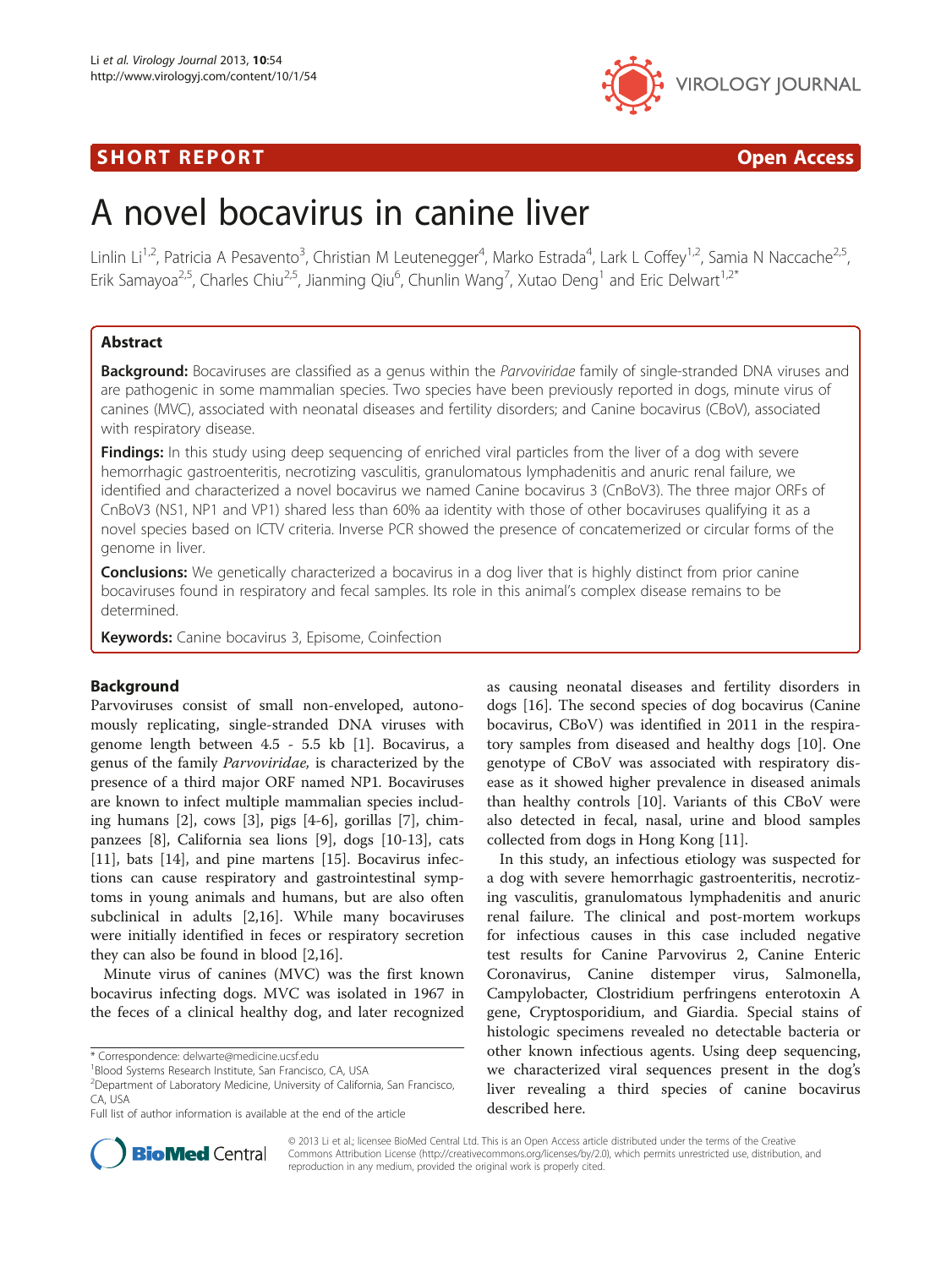# Results and discussion

A sequence of 300 bases showing sequence similarity to bocaviruses (BLASTx  $E < 10^{-3}$ ) was initially identified by 454 pyrosequencing. The sequence was extended by degenerate PCR targeting conserved bocavirus regions, yielding a  $\sim$  2.5 kb partial genome sequence. The tissue nucleic acids were further analyzed using the MiSeq Illumina platform generating 16 contigs composed of 133 reads with similarities to bocaviruses (BLASTx  $E < 10^{-3}$ ), which allowed the amplification of all three ORFs. The virus was highly divergent from the other two known canine bocaviruses, MVC and CBoV, and was provisionally named Canine bocavirus 3 (CnBoV3) [[10,11](#page-3-0),[13](#page-3-0)].

The nonstructural (NS1) protein encoded by ORF1 was 778 aa long, and contained motifs associated with rolling circle replication, helicase and ATPase. The NP1 protein encoded by the middle ORF3 was 194 aa long. The ORF2 encoded capsid proteins VP1 (689 aa) and proteolytically processed VP2 (560 aa). CnBoV3 shared 51%, 57%, 56% aa similarity with the NS1, NP1 and VP1 region of CBoV, respectively, and 49%, 52%, 57% aa similarity with the NS1, NP1 and VP1 regions of MVC. Phylogenetic analysis of the entire VP1 was performed to determine the relationship between CnBoV3 and other bocaviruses. CnBoV3 was phylogenetically distinct from the known dog bocaviruses and only loosely related to California sea lion bocaviruses, CBoV, feline bocavirus and MVC (Figure 1). Phylogenetic trees constructed by NS1 and NP1 region yielded similar topology (data not shown).

Bocaviruses are believed to replicate through the parvovirus rolling hairpin model, which generate replication intermediates of concatemers with head-to-head or tail-to

-tail structure [\[17\]](#page-3-0). Recent experimental evidence showed the presence of head-to-tail concatemers or circularized genomes of human bocavirus (HBoV) 1&3 [\[18,19\]](#page-3-0) and porcine bocaviruses [[20](#page-3-0)], indicating that some bocaviruses may use a rolling - circle replication model.

Using inverse PCR with primers directed outward from the 5' and 3' extremities of the partial genome sequence we were able to amplify head-to-tail sequence of the CnBoV3 non-translated regions (NTR) between the VP termination and the NS1 initiation codons (Figure [2](#page-2-0)A). The generation of specific PCR products indicated the presence of concatemerized or circular forms of the genome in the liver [[18](#page-3-0)].

To confirm these results, multiple repeats of the inverse PCR were generated and directly sequenced as well as subcloned into a plasmid vector. PCR amplicons and plasmid inserts were Sanger sequenced using protocol for GC-rich/hairpin sequences. The resulting sequences were aligned and the length of the region between the VP stop and the NS start codon calculated. This region varied in length from 392 to 506 nt (Figure [2C](#page-2-0)). Mfold analyses of the longest NTR sequence (506 nt) showed that the long palindromic hairpin terminal repeats (e.g. approximately 150 nt at both ends in MVC or bovine parvovirus, BPV) were missing, but a typical "rabbit ear" structure was detected that was nearly identical to a structure in the MVC 5'NTR sequence (Figure [2B](#page-2-0)). These results suggested that inverse PCR may have been impeded by strong secondary DNA structures (Figure [2A](#page-2-0) &C, between two red arrows). None of the currently reported NTR regions of bocavirus obtained by inverse PCR contained both complete inverted terminal repeats seen in MVC or BPV [\[18](#page-3-0)-[20](#page-3-0)].

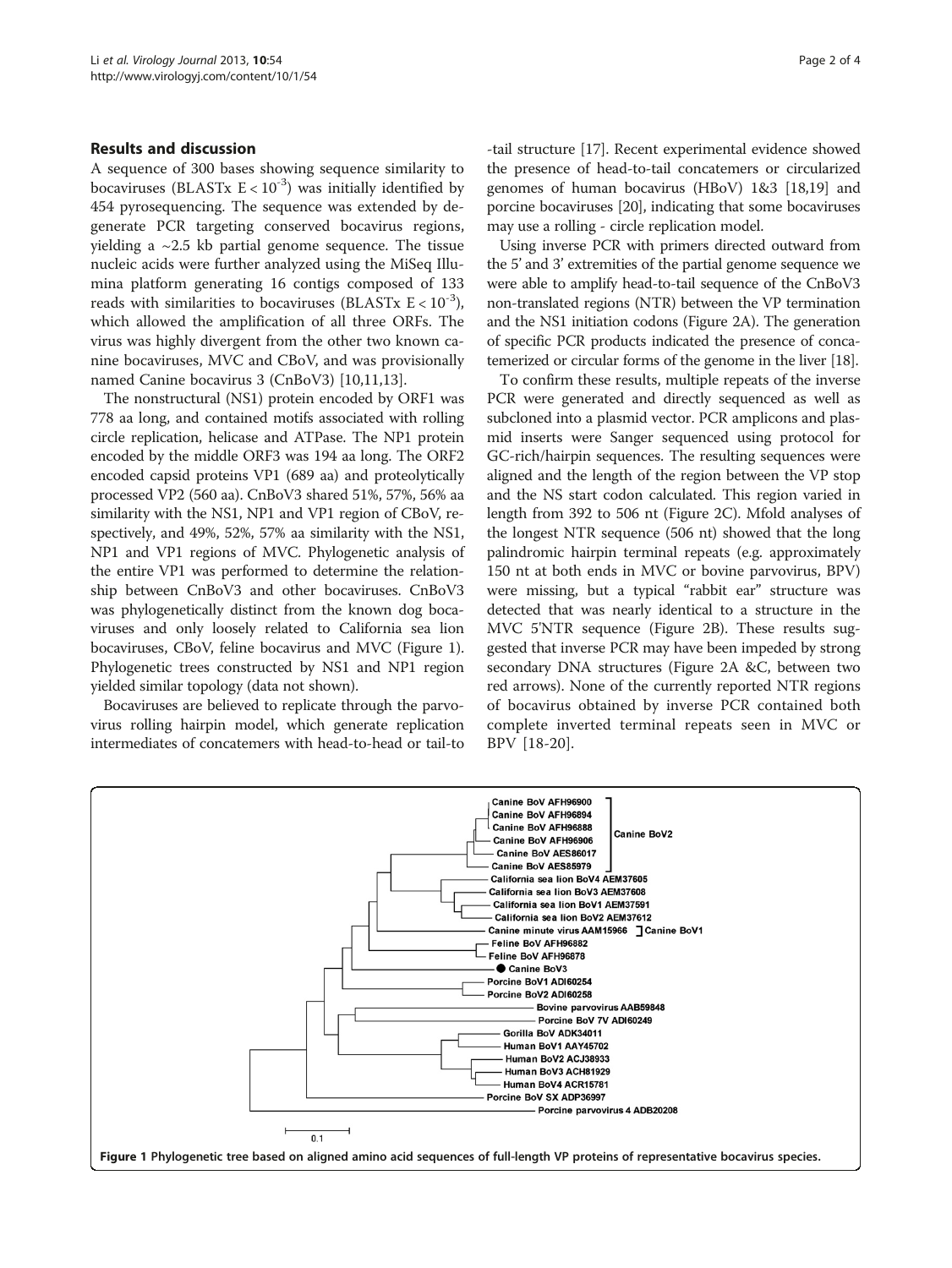<span id="page-2-0"></span>Li et al. Virology Journal 2013, 10:54 Page 3 of 4 http://www.virologyj.com/content/10/1/54



# Conclusions

In this study we genetically characterize a third species of canine bocavirus (CnBoV3), highly divergent from MVC [\[21](#page-3-0)] and CBoV [\[10,11\]](#page-3-0), in the liver of a dog with severe disease. The presence of three distinct canine bocaviruses, phylogenetically interspersed with viruses from different mammalian hosts, may reflect their origins from different cross-species transmissions. The detection of CnBoV3 in liver tissue indicated that the virus had likely breached the mucosal barrier of the typical sites of bocavirus replication in the respiratory or enteric tracts. The detection of episomal forms by PCR indicated that replication may be occurring in hepatocytes or other liver cell types and that viremia was also likely present although the lack of available blood sample prevented direct testing. We also detected in that animal co-infection with a canine circovirus. Circovirus infection can lead to lymphocytic depletion and immunosuppression in the host [\[22\]](#page-3-0). Whether CnBoV3, canine circovirus, or their combination were involved in this dog's severe symptoms requires further investigation.

# Materials and methods

A dog suffering from vomiting and hemorrhagic gastroenteritis was euthanized after a rapid disease course lasting seven days. Necropsy showed the presence of necrotizing vasculitis, granulomatous lymphadenitis and anuric renal failure. Clinical and post-mortem tests for multiple infectious agents of enteric disease were all negative. Liver Tissue was stored at −80°C until further processing. Tissue samples (~25 mg) were homogenized, filtered, and nuclease treated as previously described to enrich for nucleic acids within viral particles [[23\]](#page-3-0). Nucleic acids were then extracted using the QIAamp viral RNA Mini kit (Qiagen), randomly amplified using random RT-PCR with randomized 3' primers and nucleic acid libraries prepared as previously described [\[24](#page-3-0)] for sequencing using the Genome Sequencer FLX Instrument (454 Life Science, Roche). The pyrosequencing reads were sorted, trimmed, assembled and compared to the GenBank non-redundant databases as previously described [\[9](#page-3-0)]. Potential viral sequences were identified with translated protein sequence similarity matches